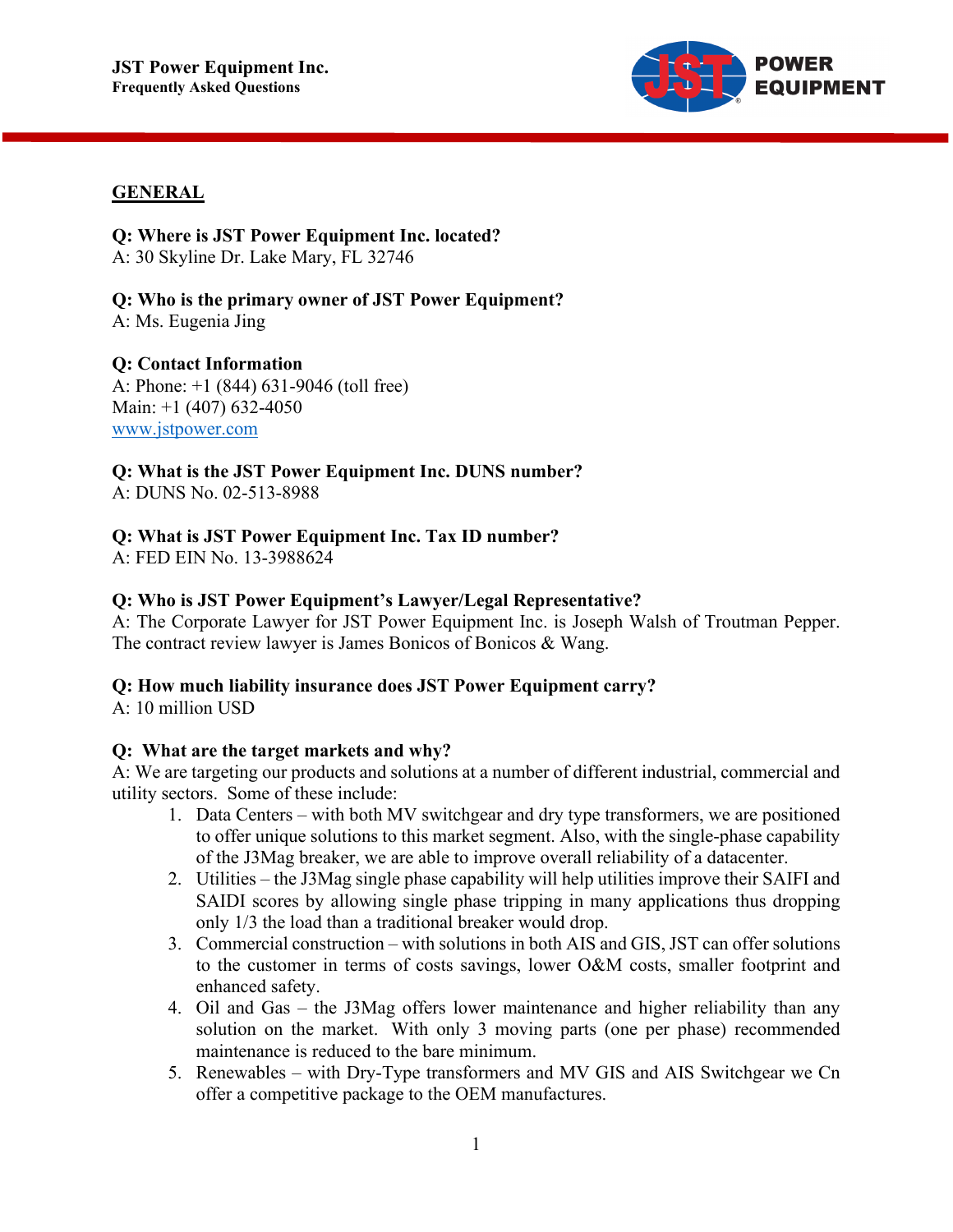

#### **Q: What is JST Power Equipment Inc.'s Vision?**

A: To become one of the world's leading engineering and power equipment manufacturing companies including Medium Voltage Switchgear and Transformers in the ANSI Market

## **Q: What is JST Power Equipment Inc.'s Mission?**

A: As a strategic partner our goal is to always maintain these 3 core behaviors: committed, concise and communication. JST Power Equipment, Inc. will continuously strive to expand our brand within the medium voltage market. We want to make tough decisions easier for our customers with our ease-of-doing-business approach.

#### **Q: How is the Organization structure set up with roles and responsibilities, and how is this communicated to stake holders?**

A: There is an organization chart in place. Unlike many of the players in our Market, our structure setup is simplified. Sales  $\rightarrow$  Project Manager  $\rightarrow$  Management. The management level is the top level of escalation within our framework. As our team evolves, updated org charts will be released to our sales organization.

## **Q: How are intellectual property rights protected?**

A: Intellectual property rights are protected via patents and trademarks where applicable. All employees sign contracts ensuring the security of JST Power Equipment Inc.'s proprietary information. For customer and vendor information we use a two-way NDA.

# **Q: Are CTQs and CTPs defined for all comprehensive parts? (Critical to Quality - Critical to Process). How are they determined?**

A: JST's R&D department identifies all CTQs and CTPs these characteristics and ensures they are maintained.

#### **Q: How is JST Power Equipment Inc. positioned relative to the competition?**

A: JST Power Equipment, Inc. Lake Mary has a very knowledgeable and dedicated team to support the market. We will position ourselves on a project-by-project basis in order to satisfy our customer needs. We are a high-quality supplier with a low overhead business model. As a smaller company we can provide our customers a more individualized customer experience and respond quickly to our customer's specific needs

#### **Q: How do you approach the business-critical projects and solve problems?**

A: JST Power Equipment Inc uses an inclusive approach with our customers, vendors, and internal teammates to look for creative solutions that solve customer applications and business challenges. By involving the entire value chain, we can optimize solutions while minimizing costs and risks.

#### **Q: How do you deliver the customer requirements in a way that creates value?**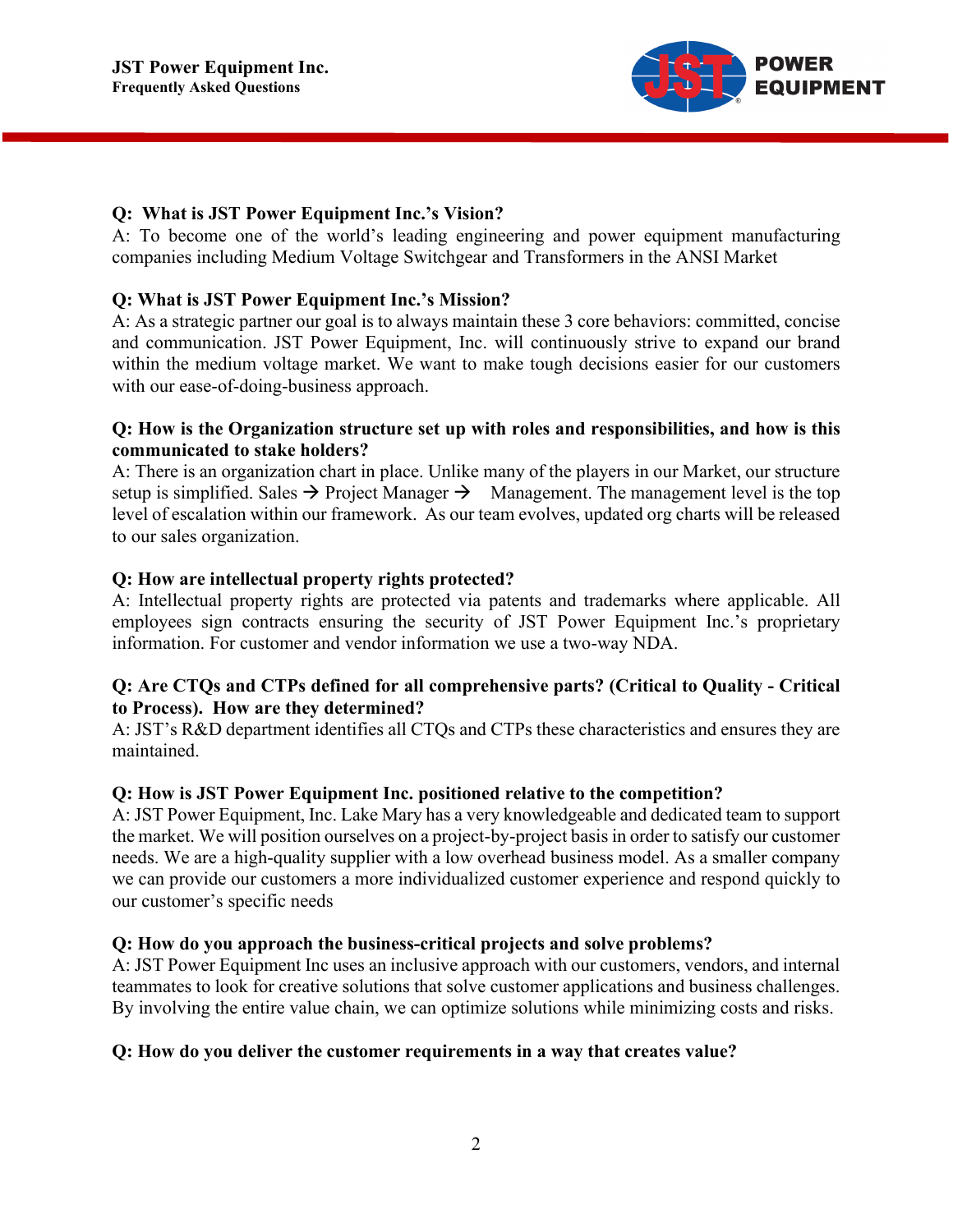

A: By understanding customer requirements, we can use our product knowledge, manufacturing expertise, and global supply capability to deliver the most reliable and cost-effective solution in the market.

#### **Q: What is the standard warranty period for JST Power Equipment's MV Switchgear?**

A: Standard warranty offered is 12 months from date of installation, and not to exceed 18 months from date of shipment. Extended warranties may be purchased prior to equipment shipment.

#### **Q: Is there a dedicated marketing department available for review of Requirements and Technical review before commencement of the work?**

A: Yes. All new requests for quotes/information will be reviewed by the Marketing Department prior to commencement of work.

# **Q: Incoming goods/ Raw material control: How are raw materials stored? How are incoming parts controlled? Do you have any process for maintaining raw material lead times?**

A: JST has long-term relationships with its suppliers to ensure the uninterrupted flow of materials. JST utilizes SAP for control and management of raw materials. Incoming inspections are performed based on a Sampling Plan, and critical parts may be flagged for inspection beyond the criteria outlined in the Sampling Plan.

# **SWITCHGEAR**

# **Q: Is Arc-Resistant technology available?**

A: Not currently. Arc-Resistant switchgear is on the roadmap for commercial availability by mid-2023.

## **Q: Can JST Power Equipment Inc. Magnetically Actuated Circuit Breaker be closed in a black start situation without control power?**

A: Not with the standard design but we can add accessories to enable manual closing of the breaker (e.g manual handheld generator, portable battery, etc.)

# **Q: Can JST Power Equipment Inc. Magnetically Actuated Circuit Breaker be opened without control power?**

A: Yes, by manual means for maintenance purposes. An industry standard manual trip handle is located on the breaker.

#### **Q: Can the Magnetically Actuated Circuit Breaker incorporate redundant trip coils?**

A: The concept of redundant trip coils does not apply to magnetic actuation. The voltage across the inductive, toroidal, bistable trip/close coils is regulated by external capacitors and the circuit for energizing the trip/close coils is independent from the control circuit where traditional spring coils would be located. The control board has high impedance contacts which are positioned in the breaker control circuit. When the contact inputs are energized, the control board discharges capacitor energy across the inductive trip/close coils which are electrically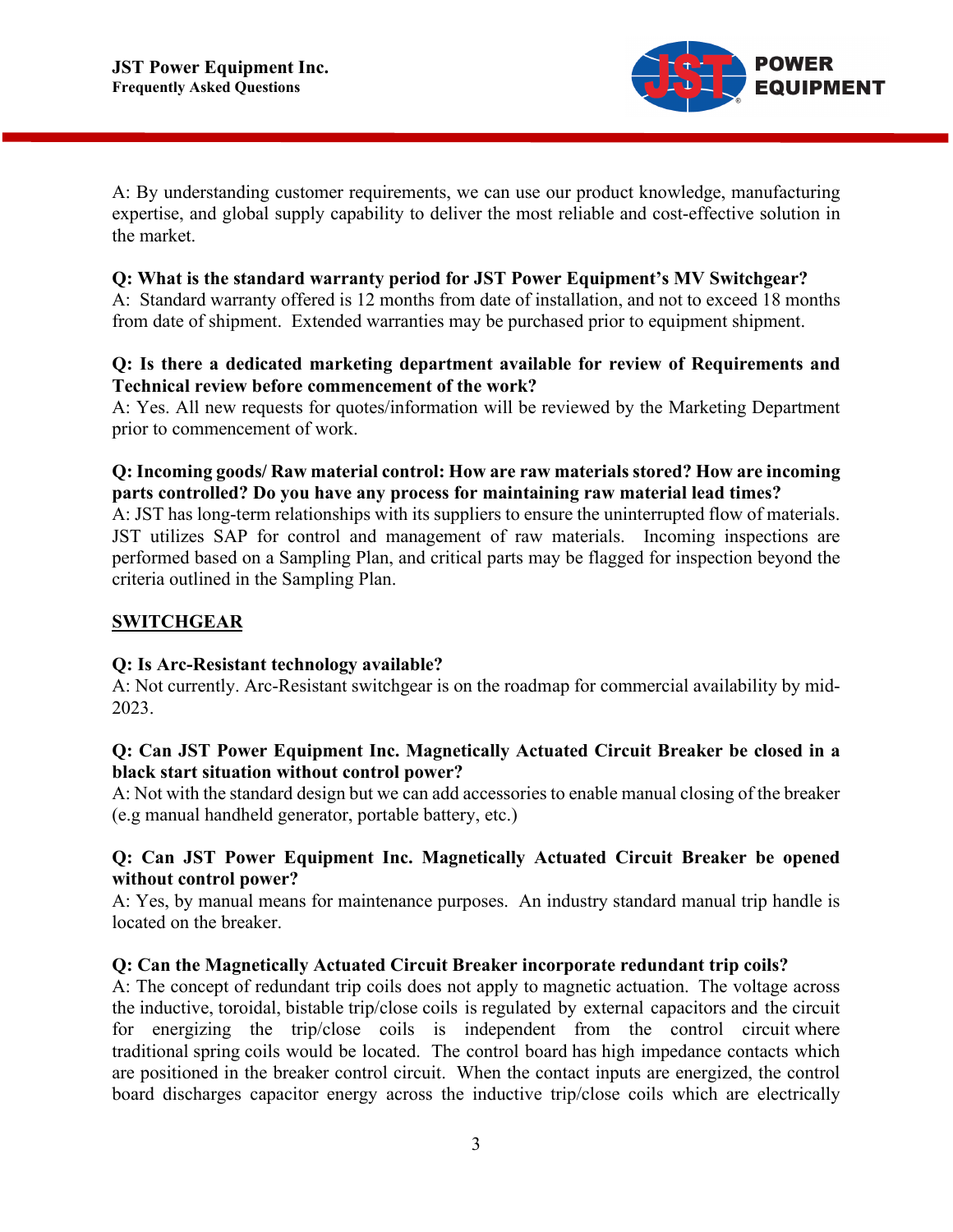

independent from the control circuit. It is not physically possible to burn up a trip coil in the traditional sense, thus a redundant trip coil is not needed.

#### **Q: How many auxiliary 52ab contacts are available with the breaker?**

A: There are nine 52a contacts and nine 52b contacts available with the breaker.

#### **Q: How many no-load operations is the breaker rated for?**

A: 40kA/50kA: 5,000 no load operations; 31.5kA: 10,000 no load operations

#### **Q: What is the maximum interrupting rating of the circuit breaker?**

A: 50kA is the maximum available interrupting rating.

#### **Q: What is the enclosure material of the switchgear?**

A: A1011 HRPO Steel for the doors, A653-G90 Galvanized for the side sheets and structure

#### **Q: How is the status of the control board monitored?**

A: The "Ready" light will illuminate if the control board is ready for breaker operation

#### **Q: How does the breaker respond if the control board fails?**

A: The control board is self-monitoring and if on-board diagnostic logic determines the board has failed, it will send a "Breaker failure" signal to the protection relay

#### **Q: How long does it take for the capacitors to charge after a full duty cycle?**

A: It takes 40-60 seconds after O-.3s-CO to fully charge the capacitors. It takes about 60s to fully charge capacitors from black start.

#### **Q: What testing certifications can JST Power Equipment Inc. provide related to the Magnetically Actuated Circuit Breaker?**

A: C37.04 -2018 & C37.09-2018

#### **Q: What is the design life of the Capacitor Tripping Device?**

A: MTBF for Capacitor is ~20 years

## **Q: What types of tests has the PCB and Stored Energy Capacitor tripping device used to trip your Magnetically Actuated Circuit Breaker under short circuit conditions? EMC / EMI Testing, Age Acceleration Testing**

A: EMI /EMC tests as well as environmental tests will be performed.

#### **Q: Does JST Power Equipment have a Field Service Organization?**

A: Yes. We support all products sold by JST globally. Contact the Lake Mary, FL facility to coordinate any field service support needs.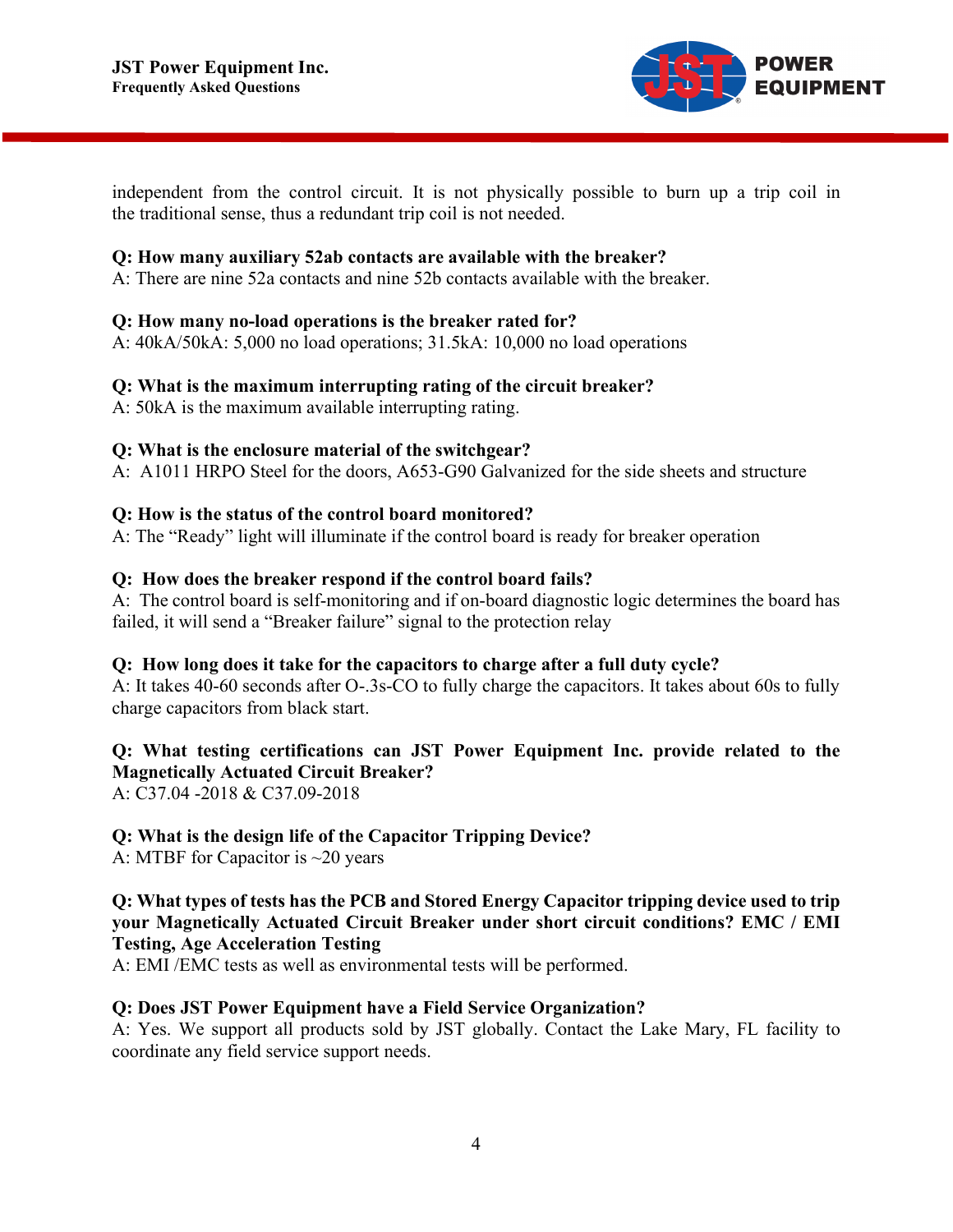

# **Q: Switchgear assembly: How do you ensure that the switchgear assembly process follows JST quality assurance processes and design standards?**

A: JST employees are monitored during the assembly process, and the assembly is audited during all critical steps throughout the manufacturing process to ensure the switchgear is assembled per specification and quality guidelines.

## **Q: Which routine production tests are performed during Final Testing?**

A: JST performs IEEE standard production tests and can provide testing per customer specifications. Routine production tests include:

Switchgear: -Power Frequency -Control Wire Continuity -Control Wire Insulation -Functional Testing

Breaker: -Nameplate Check -Control Wiring -Mechanical Operation -Timing Tests -Conductivity of Current Path -Power Frequency -Interchangeability

## **Q: Which design tests have been performed to qualify the switchgear to acceptable industry standards?**

A: Design tests are performed according to IEEE C37.20.2 for the switchgear and IEEE C37.09 for the breaker. Tests include: -Dielectric Withstand -Power Frequency -Continuous Current -Operating Duty and Interruption -Short Circuit -Load Current Switching -Capacitive Current Switching -Mechanical Endurance -Control Voltage

## **Q: What is the maintenance interval between loaded and non-loaded operations for the JST Power Equipment Inc. Magnetically Actuated Circuit Breaker?**

A: JST recommends servicing the breaker after 10,000 mechanical operations and 5,000 load operations.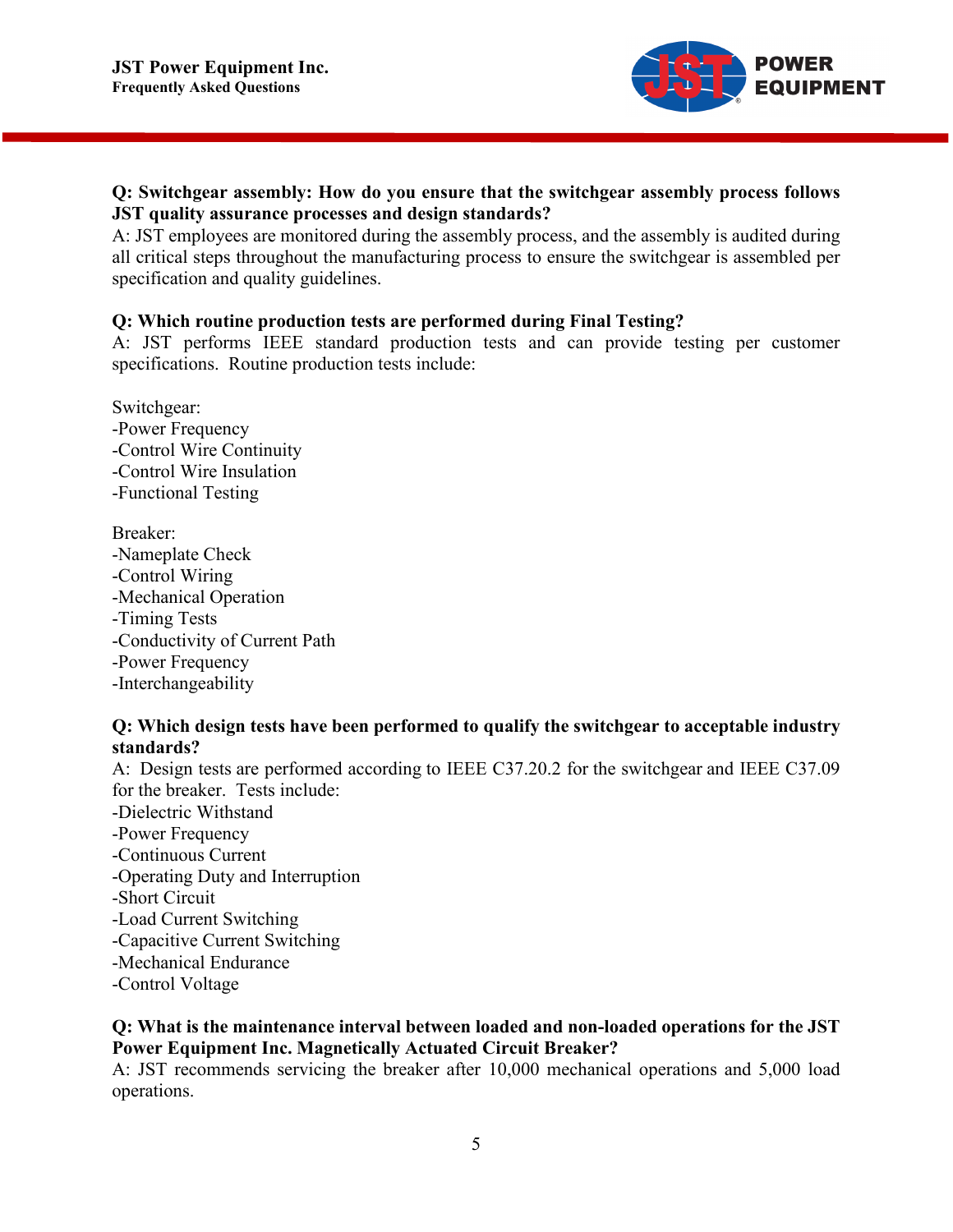

# **Q: Does JST Power Equipment Inc. MV Switchgear meet the Process Industry Practices Specification (PIP ELSG02)?**

A: Yes, with the exception to references to Arc-Resistance

# **AFTER MARKET SERVICE**

## **Q: Are Competitive Comparison documents available?**

A: Yes, competitive comparisons are available for reference by our sales organization. This information is managed confidentially.

#### **Q: Is there a customer service team to support technical customer service calls?**

A: Yes, we have a customer service team dedicated to supporting customer technical questions.

## **Q: Can JST Power Equipment Inc. MV Switchgear be certified for Marine Applications?** A: Not at this time.

# **Q: Can JST Power Equipment Inc. engineer, design, program and manufacturer generator and paralleling MV Switchgear (islanded, grid tie, etc.?)**

A: Not in the roadmap.

#### **Q: How do you ensure satisfactory packaging?**

A: Packaging standards are created for all products and may be customized to meet the customers' requirements. JST is well experienced with shipping domestically and internationally using different means including air, land and sea.

#### **Q: How is transportation controlled?**

A: Our main transportation includes dedicated shipments. LTL Carriers are pre-approved. JST can meet any of your customer's INCOTERMS 2020 requirements.

# **Q: Have maintenance plans been developed for the various products manufactured by JST?**

A: Yes. All equipment has O&M manuals that are provided to customers with the equipment.

# **SAFETY AND SUSTAINABILITY**

# **Q: How do you ensure that you avoid using black-listed material?**

A: All JST Power Equipment Inc. suppliers are required to go through a qualification process prior to becoming an approved vendor.

## **Q: Does the company have formal policies, procedures, and systems in place to prevent corrupt practices?**